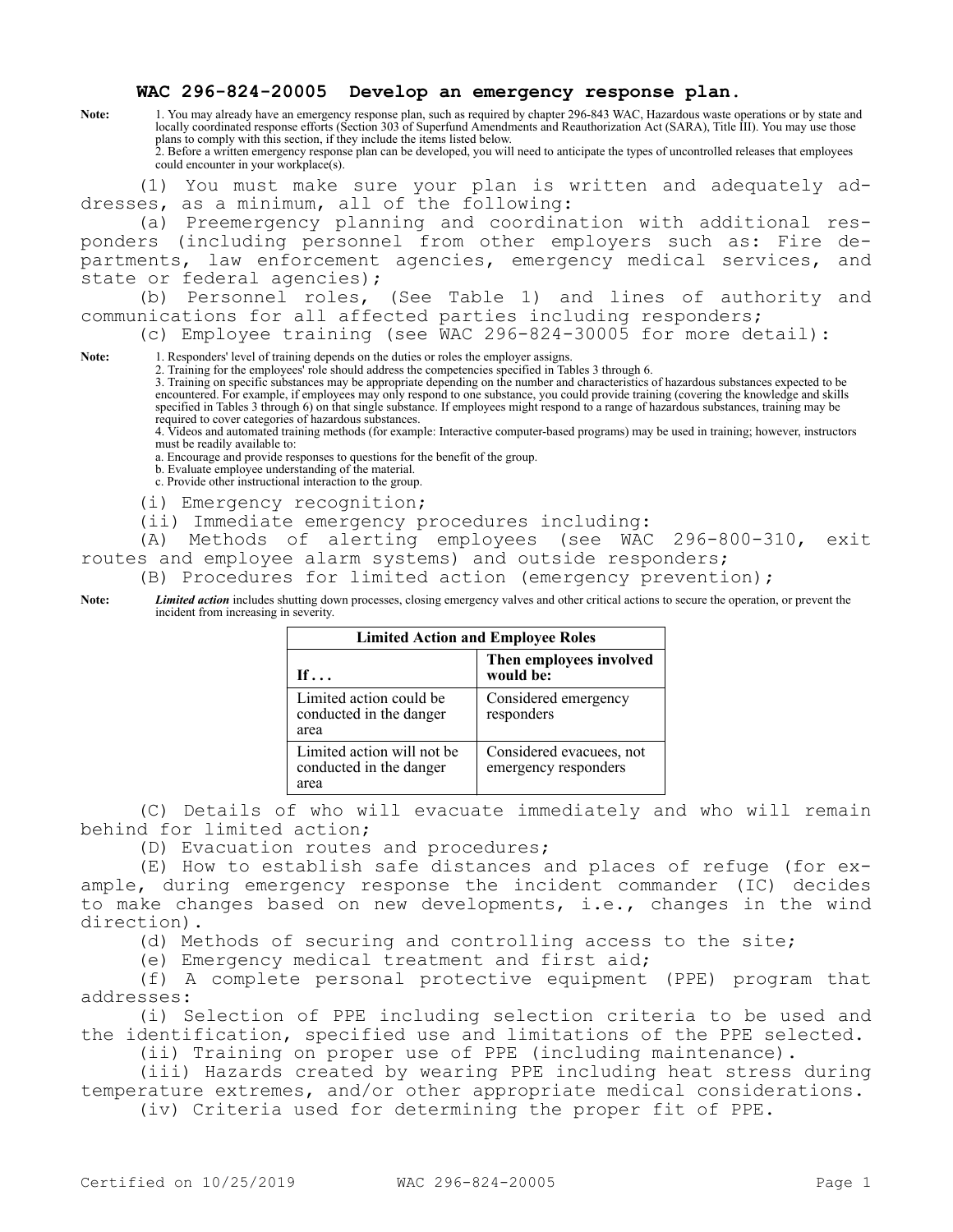(v) Procedures covering proper use of PPE including procedures for inspection, putting it on (donning) and removing it (doffing).

(vi) Maintenance of PPE including procedures for decontamination, disposal and storage.

(vii) Methods used to evaluate the effectiveness of your PPE program.

**Note:** 1. If a manufacturer's printed information or WISHA rule adequately addresses procedural requirements (such as donning or doffing for PPE), it is not necessary to rewrite this into your program; simply attach the printed information. 2. You may use written procedures provided by the equipment manufacturer when they meet the requirements of other chapters, including chapter 296-842 WAC, Respirators.

(g) Emergency equipment;

(h) Emergency response procedures;

(i) Decontamination procedures determined by a hazardous materials specialist or other qualified individual;

(j) Methods to critically assess the response and conduct appropriate follow-up.

(2) You must make your written emergency response plan available to employees, their representatives, and WISHA personnel for inspecting or copying.

**Note:** In situations where multiple employers could respond to an incident, all plans should consistently address:

1. Who will be designated as the incident commander (IC); and

2. If, when, and how transfer of the incident commander (IC) position will take place.

| <b>Table 1</b><br><b>Roles and Duties of Emergency Responders</b> |                                                                                                                                                              |  |
|-------------------------------------------------------------------|--------------------------------------------------------------------------------------------------------------------------------------------------------------|--|
| If the employee's role<br>is:                                     | Then all of the following apply. They:                                                                                                                       |  |
| First responder at the<br>awareness level                         | Are likely to witness or discover a hazardous substance release<br>$\bullet$                                                                                 |  |
|                                                                   | Are trained to initiate an emergency response by notifying the proper authorities of the<br>$\bullet$<br>release                                             |  |
|                                                                   | Take no further action beyond notifying the authorities<br>$\bullet$                                                                                         |  |
| First responder at the<br>operations level                        | Respond to actual or potential releases in order to protect nearby persons, property, and/or<br>$\bullet$<br>the environment from the effects of the release |  |
|                                                                   | Are trained to respond defensively, without trying to stop the release<br>$\bullet$                                                                          |  |
|                                                                   | May try to:<br>$\bullet$                                                                                                                                     |  |
|                                                                   | - Confine the release from a safe distance                                                                                                                   |  |
|                                                                   | - Keep it from spreading                                                                                                                                     |  |
|                                                                   | - Protect others from hazardous exposures                                                                                                                    |  |
| Hazardous materials<br>technician                                 | Respond to releases or potential releases, with the intent of stopping the release<br>$\bullet$                                                              |  |
|                                                                   | Are trained to approach the point of release offensively in order to, either:<br>$\bullet$                                                                   |  |
|                                                                   | - Plug                                                                                                                                                       |  |
|                                                                   | - Patch                                                                                                                                                      |  |
|                                                                   | - Stop the release using other methods                                                                                                                       |  |
| Hazardous materials<br>specialist                                 | Respond along with, and provide support to, hazardous materials technicians<br>$\bullet$                                                                     |  |
|                                                                   | Are required to have more specific knowledge of hazardous substances than a hazardous<br>$\bullet$<br>materials technician                                   |  |
|                                                                   | Act as the site activity liaison when federal, state, local, and other government authorities<br>$\bullet$<br>participate                                    |  |
| Incident commander                                                | Have ultimate responsibility for:<br>$\bullet$                                                                                                               |  |
|                                                                   | - Direction                                                                                                                                                  |  |
|                                                                   | - Control                                                                                                                                                    |  |
|                                                                   | - Coordination of the response effort                                                                                                                        |  |
|                                                                   | - Will assume control of the incident beyond the first responder awareness level                                                                             |  |
| Specialist employee                                               | Are a technical, medical, environmental, or other type of expert<br>$\bullet$                                                                                |  |
|                                                                   | May represent a hazardous substance manufacturer, shipper, or a government agency<br>$\bullet$                                                               |  |